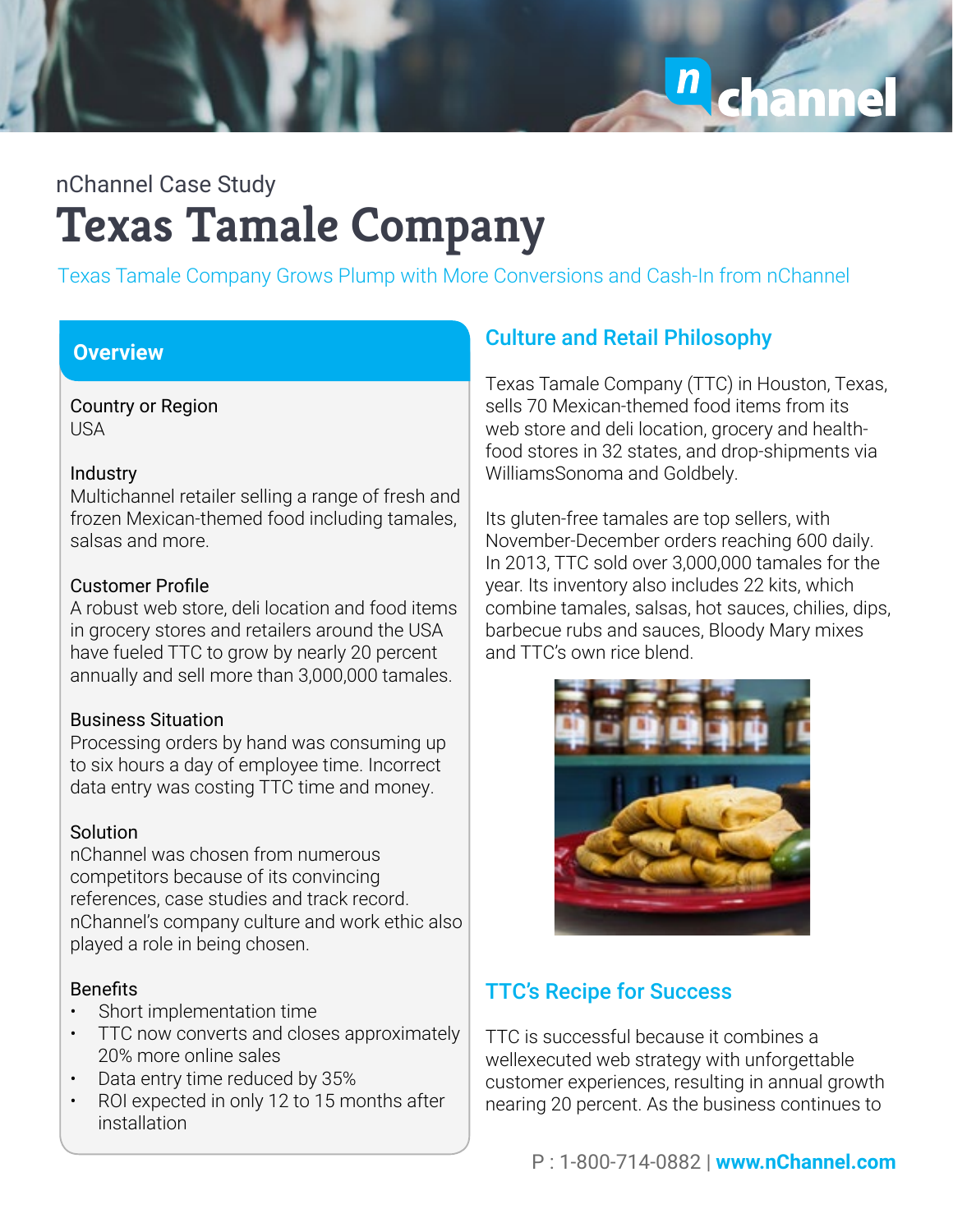

grow, it is critical that it maintains this recipe for success.

TTC is truly multichannel. Its Magento web store generates 40 percent of its revenue thanks to clear layout, logical navigation and single-page checkout. TTC builds loyalty by providing gift cards, a fan signup page and Mexican recipes with TTC items.

TTC's management and staff are also very focused on providing exceptional customer service in stores. The company replaces and reships missed deliveries and badly addressed shipments at no cost to the customer.

"Texas Tamale truly lives by our customer-based, team approach," says Scott Black, TTC Regional Manager, Sales and Marketing. "We make a lot of decisions collectively to ensure we stay true to core values."

### Holiday Hassles and Year-Round **Challenges**

TTC installed Sage 100 ERP (Sage) in 2003 and has been very satisfied with its inventory, purchasing and financial reporting. Yet, Black points out, "Our previous necessity to hand-key every order into Sage was time-consuming even under normal loads. It chained a multi-tasking employee to the keyboard for up to six hours a day."

Winter crunches were far worse. Black says, "During winter holidays, we hire five or six temps, but they need training on data entry, the complexity of our kits, the carriers and every other detail."

TTC's first web store boosted revenue but also increased the demands for order entry.

"Normally that's a tradeoff you're happy to make," says Black. "But with perishable foods, that's not always viable. Whether you have 50 orders or 500, people want their food fresh and on time."

## Selecting nChannel

Black has a strong technology background, so he was tasked with remedying TTC's orderprocessing bottlenecks. He needed user-friendly eCommerce software and a way to ensure the web store could immediately and accurately exchange relevant data with the company's backbone software (Sage).

"We decided on Magento Go for our eCommerce software," says Black. "In selecting a connectivity solution, my criteria were online reviews, case studies, customer references, quizzing their tech staff and overall costs. Some pricing was way out there! Most crucially, the solution had to transparently trade data fields back and forth between Magento and Sage."

Black reviewed and spoke with competitors. nChannel's easily won.

"Compared to nChannel," says Black, "the others' online reviews weren't convincing. I wasn't certain the other companies' could totally execute our project—or stay in business.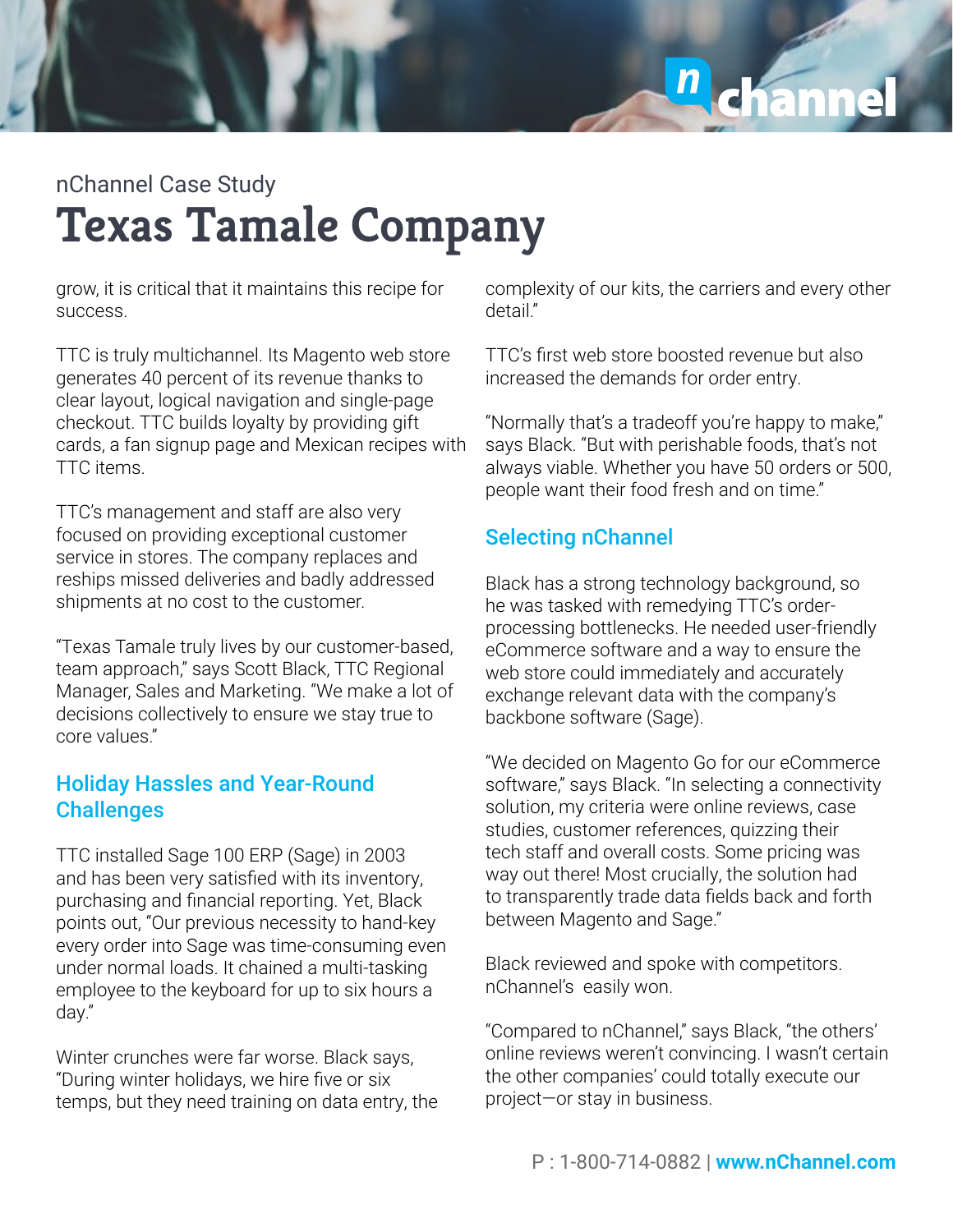

"We reached out to nChannel in August 2013," says Black. "nChannel's online references and case studies were very convincing, and their track record was highly applicable. nChannel always had on-point answers to my probing questions. Then they would ask me probing questions I hadn't thought of! I liked their company culture and work ethic."

### Smooth Installation

"Implementation began mid-March, took three months, and our system was fully operational by June, including tweaks," says Black. "nChannel's development staff fully installed the nChannel software in a couple of hours. It pulled in product, customer, vendor and other fields from Sage and populated them into the Magento Go eCommerce suite. Magento was vital to raising the flow and speed of our web orders—yet it's really nChannel that supercharges Magento's throughput."

nChannel's implementation specialist ensured that TTC's proven business rules for item syndication, order routing, inventory synchronization, customer

**"**We convert and close about 20 percent more online sales because nChannel speeds up order processing."

- Scott Black, Regional Manager, Sales and Marketing, Texas Tamale Company data and other pertinent information were accurately configured. The vendor led the testing and verified the new multichannel environment was delivering as promised. nChannel is now essentially selfmaintaining.

Magento absorbs web orders, then triggers each one (including customer and order data) through nChannel and into Sage, which captures all shipping and tracking data from the warehouse for posting. Shipping data goes to nChannel and back to Magento, which auto-emails each customer. Staff enter phone orders and new items into Sage, which pushes them to nChannel, which sends it all to Magento so everything is available in the web store. Black says, "To fulfill orders, we just print an order, pick, box and ship."

### Financial and Operational Benefits

Black enumerates nChannel's direct and indirect benefits. "nChannel's system-wide data transparency knocks down the Tower of Babel that plagues most multichannel eCommerce retailers. Its overarching deliverable is standard and uniform integration of all your eCommerce data including order, customer, item and shipping/ tracking fields.

"We're on track for system payback in 12 to 15 months after installation. Then, it's all gravy. We convert and close about 20 percent more online sales now because nChannel sped up processing the new orders the Magento site brings in. A huge benefit!

"We have intuitive navigation, appear much bigger, and have one-page checkout. The old site looked